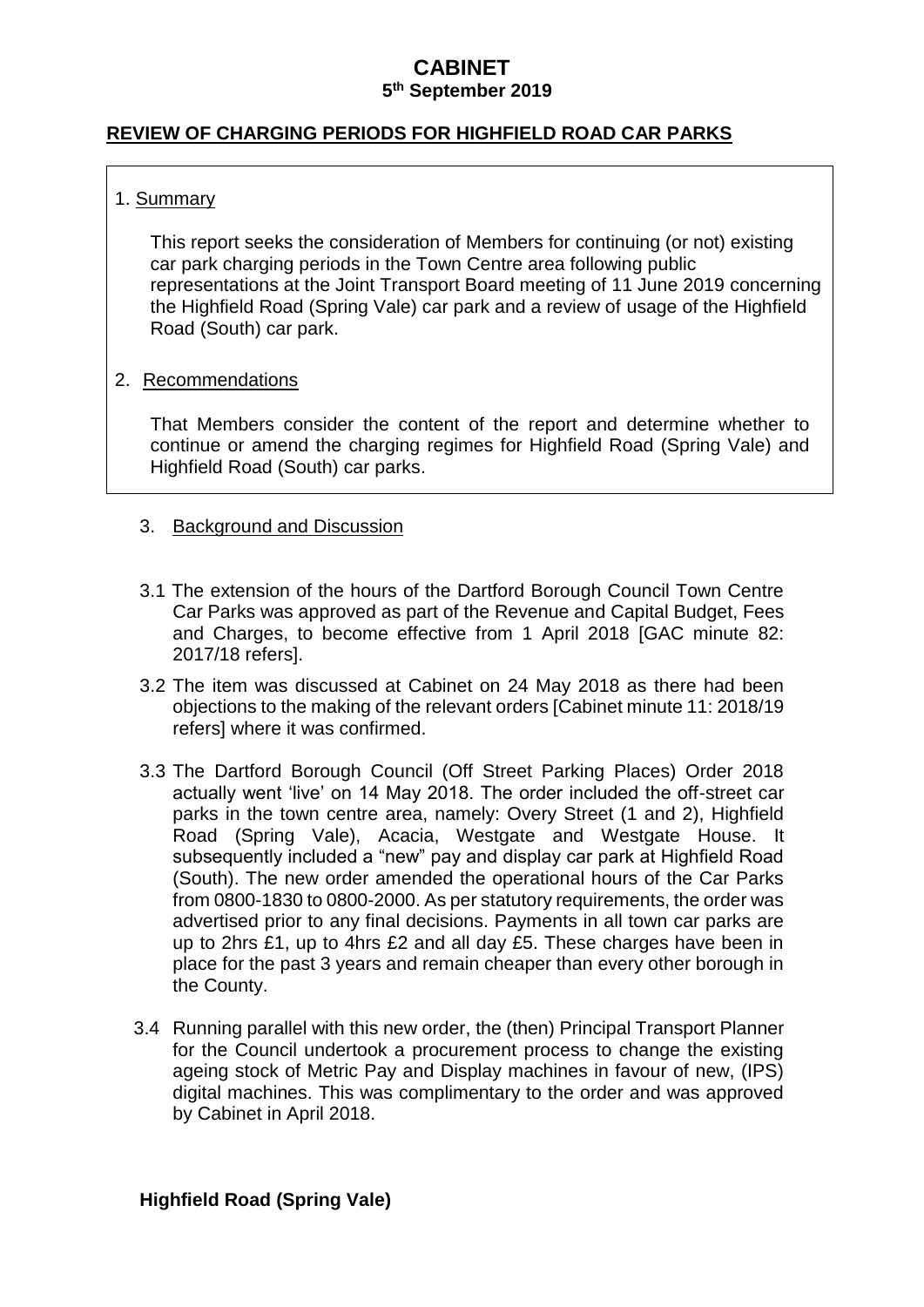- 3.5 At a meeting of the Joint Transport Board (JTB), held on 11 June 2019, the Board received a petition from local residents and users of the Gurdwara, requesting that the Council shorten the operational hours of the Car Park in Highfield Road (Spring Vale). Additionally the Board received a deputation from the petitioners supporting their request. It was noted that the operating hours of the car park had been extended from 1830hrs so that the charging period now ran up to 2000hrs. The deputation suggested that this extension had impacted heavily on users to the extent that the car park was now severely under - utilised during evening times. Having considered the petition and representations it was agreed by JTB that:
	- 1. A report be prepared for the Cabinet detailing usage levels and revenues generated by Town Centre car parks generally, if possible broken down to indicated specific time periods, and;
	- 2. Arising from consideration of this report the Cabinet would review charging periods and possibly reduce charging periods if justified by the usage levels.
- 3.6 Parking Services was subsequently unable to provide any specific information regarding car park usage from the old Metric machines Pay and Display machines. The new machines offered a little more in relation to time specific parking events but the data was only available for approximately 1 year making comparative analysis impossible. However, Officers have been able to extract some parking event information for Highfield Road (Spring Vale) and, by way of comparator, Overy Street 2. By drilling down into the back office system to isolate parking event data between 1830 hours to 0800 hours month on month from 01.06.18, the results are as follows:

| Month     | <b>Parking Events</b> | Month                           | <b>Parking Events</b> |
|-----------|-----------------------|---------------------------------|-----------------------|
| June 18   | 24                    | <b>Jan 19</b>                   | 5                     |
| July 18   | $\mathbf{2}^{\prime}$ | Feb 19                          | 14                    |
| August 18 | 15                    | <b>Mar 19</b>                   | 15                    |
| Sept 18   | 14                    | April 19                        | 25                    |
| Oct 18    | 16                    | <b>May 19</b>                   | 42                    |
| Nov 18    | 17                    | June 19 (1 <sup>st</sup> -15th) | 15                    |
| Dec 18    | 10                    |                                 |                       |

Highfield Road (Spring Vale) (21 spaces)

Overy St (41 spaces)

| Month          | Parking Events   Month |          | <b>Parking Events</b> |
|----------------|------------------------|----------|-----------------------|
| June 18        | 56                     | Jan 19   | 141                   |
| July 18        | 101                    | Feb 19   | 171                   |
| August 18   91 |                        | Mar 19   | 151                   |
| Sept 18        | 121                    | April 19 | 170                   |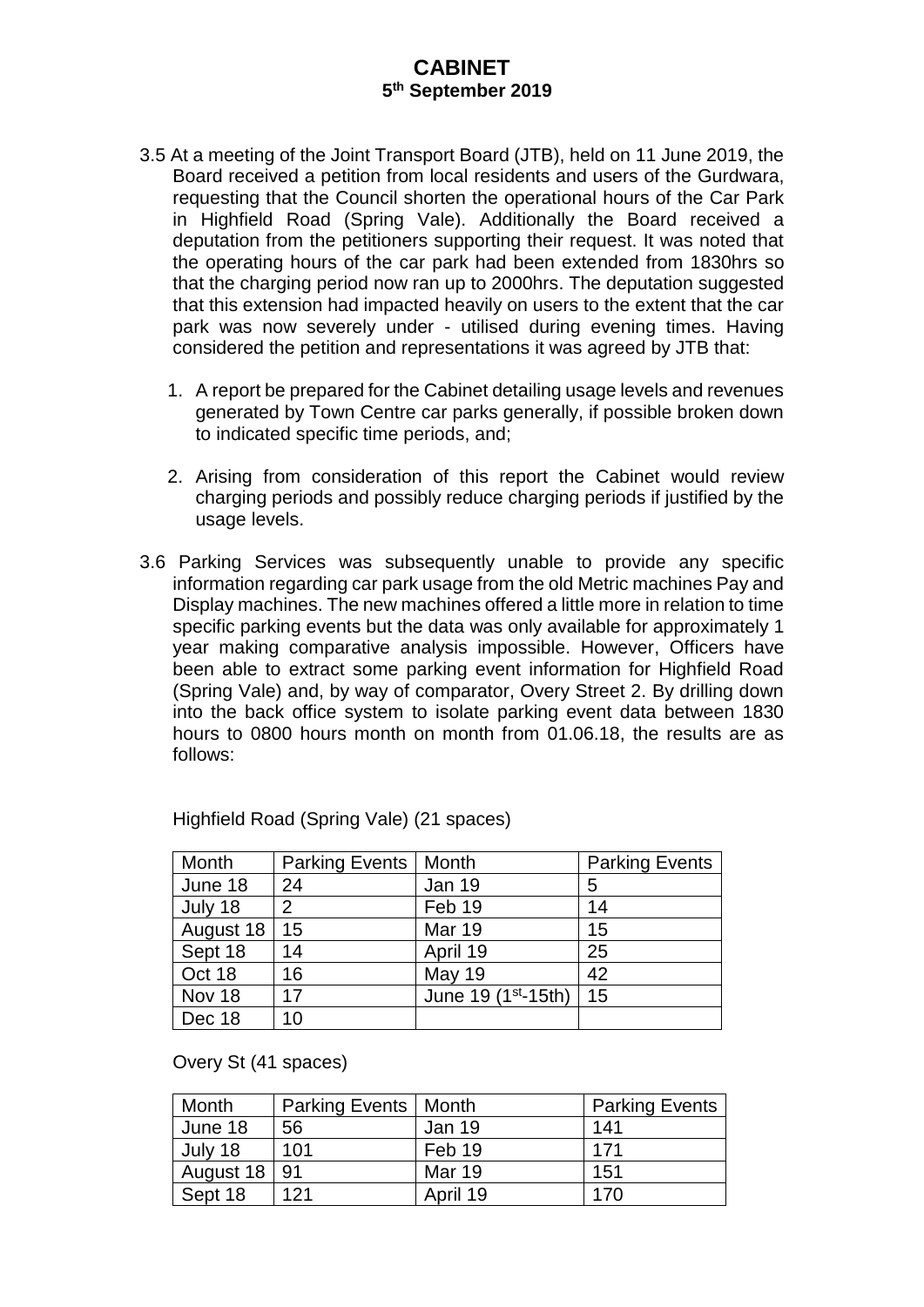| $\vert$ Oct 18 | 175 | May 19                  | 131 |
|----------------|-----|-------------------------|-----|
| Nov 18         | 144 | June 19 (1st-15th)   76 |     |
| $\vert$ Dec 18 | 142 |                         |     |

3.7 The data suggests that the trend in town car parks over the past 12 months remains largely unchanged, indicating that there have been no significant factors that have affected parking events after 1830hrs but, of course, there is no comparative data prior to June 2018. It is clear that whatever the situation prior to June 2018, there is now reluctance to pay to park at Highfield Road (Spring Vale) after 1830hrs. Nonetheless there is a demand for parking provision, both from users of the Gurdwara and nearby residents. Members are invited to consider whether the current charging regime should be retained or amended. Income for Spring Vale (including mobile phone payments) for 17/18 £12691, 18/19 £8485 and 19/20 (April – July) £3523.

## **Highfield Road (South)**

- 3.8 At its meeting on 24 May 2018, Cabinet considered objections to the proposal to create a formal pay and display car park at the informal off road parking area at Highfield Road (South). Cabinet determined to proceed with bringing Highfield Road (South) into the pay and display regime but asked that a review into usage and any displacement be undertaken after 6 months [Cabinet minute 11: 2018/19 refers].
- 3.9 Due to the need to undertake various preparatory works charging and associated enforcement did not commence at Highfield Road (South) until February 2019. Since implementation there have been 396 paid for parking events, an average of less than 3 per day. These parking events generated approximately £550 in fees. In the same period the number of Fixed Penalty Notices issued for non-payment or staying beyond the paid period was 8, 7 of which has been paid, the most recent going through due process.
- 3.10 Usage figures since implementation suggest that the car park had previously attracted a significant level of parking linked to residential properties, unauthorised long stay uses and by employees of commercial businesses. Whilst the demand for these uses is understood, it is not the purpose of publicly maintained car parks to provide free parking for residents or to subsidise employers with insufficient provision for their own staff. It is noted that whilst the car park has been little used, there has been no evidence of disproportionate displacement into adjacent residential streets with no complaints from residents or local Members.
- 3.11 As regeneration of the town centre continues apace the need for parking for town centre shoppers and visitors is likely to increase. For these reasons, Officers consider that it would be prudent to retain pay and display provision at this location Monday to Saturday, between 0800hrs and 1630hrs, but to enable the car park to be used, free of charge, by the local community during the evening and overnight, between 1630hrs and 0800hrs the following day. Members may also wish to consider the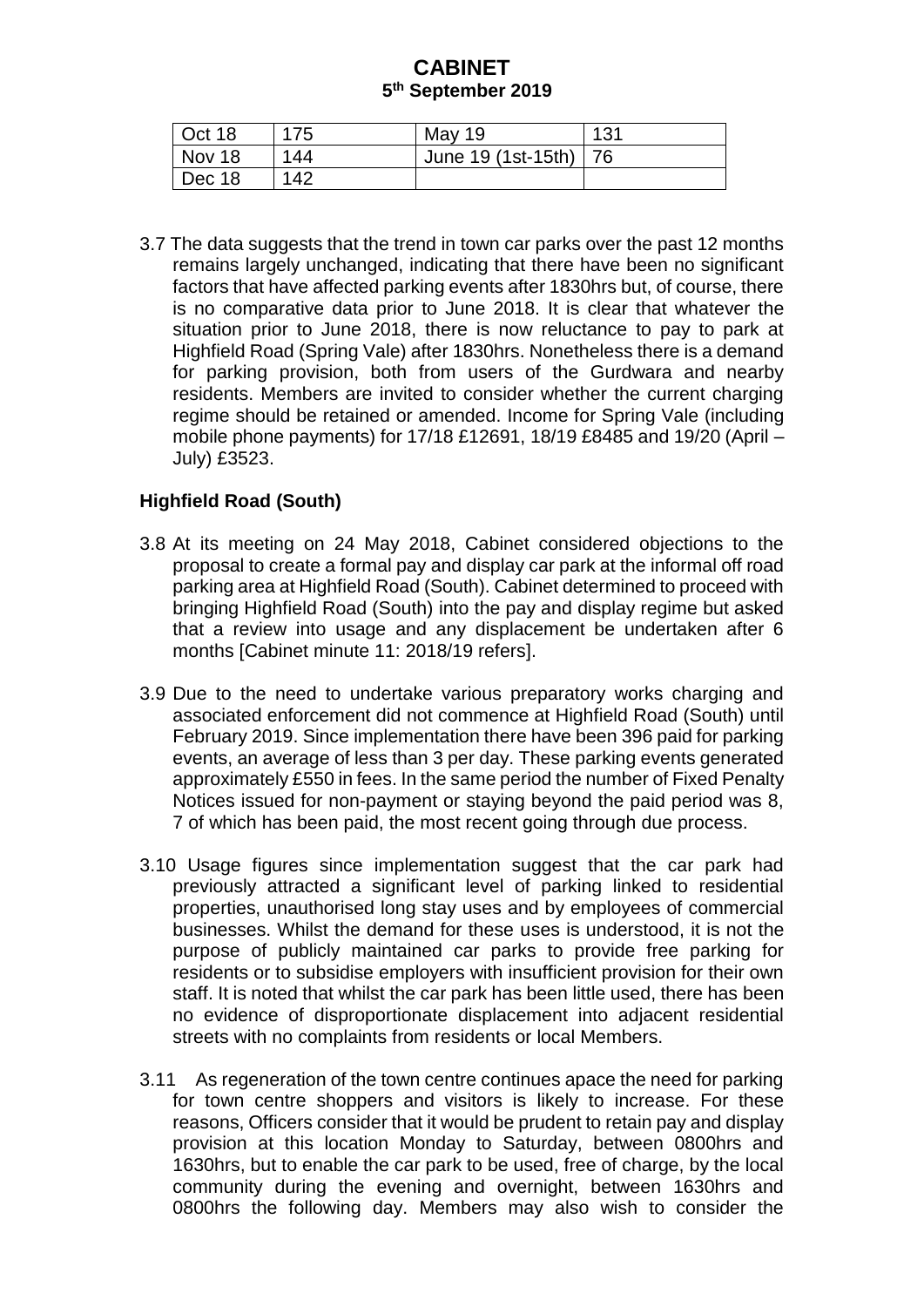allocation of a number of spaces for a residents' parking scheme for the benefit of local households with no off-street or convenient on-street parking provision. This would be subject to local consultation and would conform to the same terms and conditions as other residents' permit parking schemes in the borough.

3.12 If Cabinet choose to change the arrangements for either of the Car Parks the existing Off Street Parking Places Order would need to be amended. This piece of work could be undertaken in-house, dependant on Officer resource. Costs could be absorbed within current budgets. Sufficient time should be allowed to advertise any changes across the relevant car parks, on the Council's website and in the local press.

#### 4. Relationship to the Corporate Plan

#### STRATEGIC AIM: **TO PROVIDE HIGH QUALITY SERVICES THAT REFLECT PUBLIC ASPIRATIONS AND DEMONSTRATE IMPROVEMENT**

| <b>Financial Implications</b>  | Officer time and minimal costs for signing and<br>advertisement can be contained within current<br>budgets. |
|--------------------------------|-------------------------------------------------------------------------------------------------------------|
| Legal Implications             | The Road Traffic Management Act 2004 and The<br>Road Traffic Regulations Act 1984                           |
| <b>Staffing Implications</b>   | As set out in the body of the report.                                                                       |
| Administrative<br>Implications | <b>None</b>                                                                                                 |
| <b>Risk Assessment</b>         | None                                                                                                        |

5. Financial, legal, staffing and other implications and risk assessments\*

- 6. Details of Exempt Information Category Not applicable
- 7. Appendices None.

### BACKGROUND PAPERS

Documents consulted Date /

File Ref Report Author Section

and

Exempt